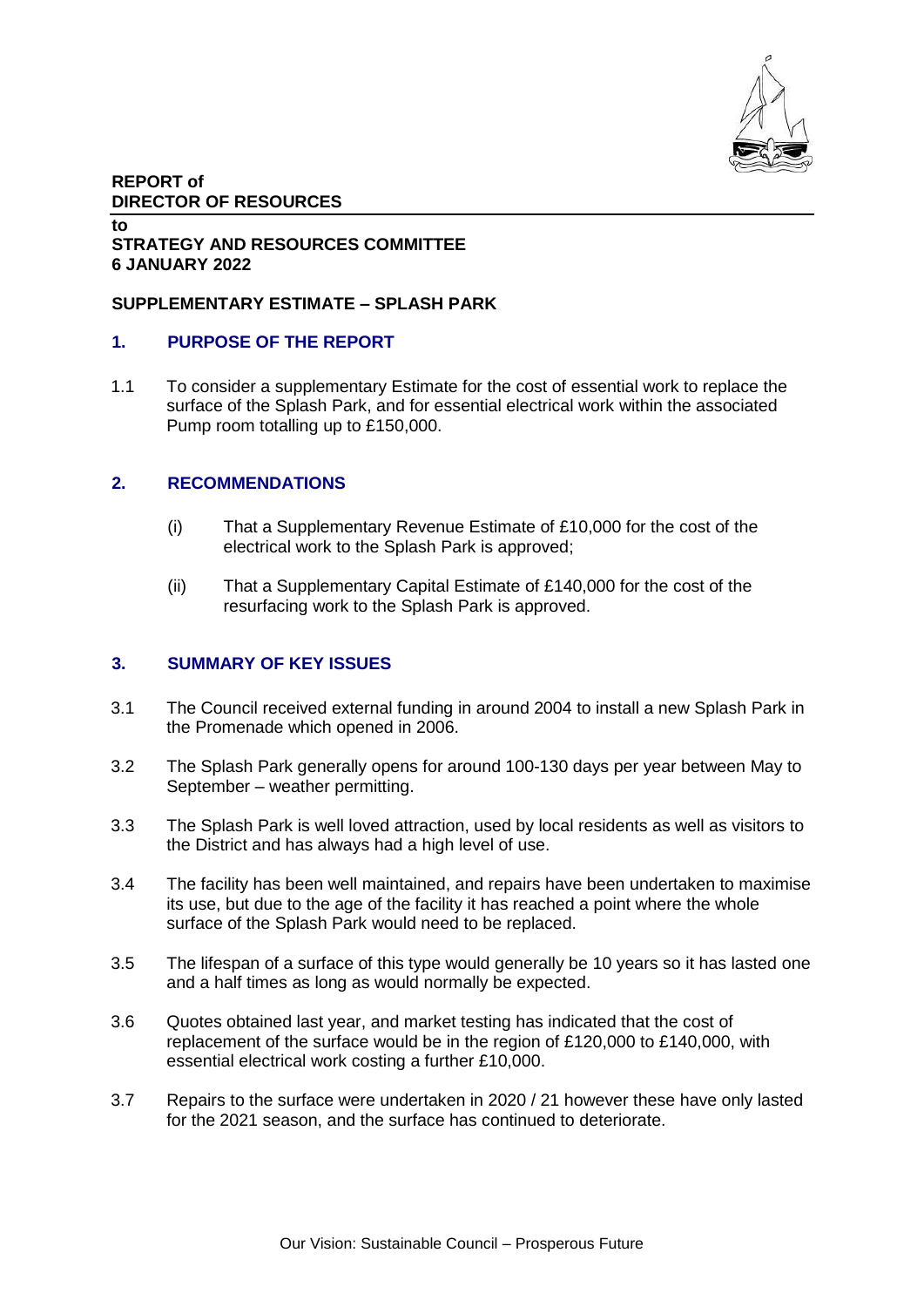- 3.8 Recent inspections by a Consultant appointed by the Council highlighted the poor condition of the surface and identified the health and safety risk of both trip hazards as well as the risk of encouraging bacterial growth.
- 3.9 The Splash Park budget has historically shown a net profit of around, £38,000 but this only takes into account direct costs of running and maintaining the facility (such as temporary staff, chemicals etc). It does not include the cost of our own permanent staff time working to run the Splashpark.
- 3.10 Including all staff costs as well as the additional staffing requirements for 2022 / 23 identified through a recent external review means that the Splash Park would be close to a breakeven position during 2022 / 23
- 3.11 However, our review has also highlighted opportunities to increase the income generation for the season, for example through changes to our admissions policy.
- 3.12 A summary of the estimated income and expenditure for 2022 / 23 (excluding any changes to our charging and admissions policy) is shown at **APPENDIX 1**.
- 3.13 Whilst current estimates are based on historic information what the budget does not take into account is the:
	- Additional carparking income that is generated from visitors to the Prom who are using the Splash Park,
	- Current operating model does not maximise the income potential of the facility,
	- Splash Park is run an integral part of Promenade Park and has a much wider benefit to making the Prom as a Tourist attraction and visitor destination.
	- Financial benefit to other businesses on the Prom, and the visitor economy.
- 3.14 Without the investment in a new surface the Splash Park will be unable to operate during 2022 / 23 and would remain closed indefinitely. The closure would be a significant loss to the Districts Tourism offer, as well as to local residents.
- 3.15 The Supplementary budget is required in the current financial year to enable the work to be commenced in the spring to reduce risks of a significantly delayed opening of the facility.
- 3.16 We are currently looking to work in partnership to deliver the Splash Park for 2022 / 23 should Members agree the recommendations in this report. A partnership would offer a range of benefits which include:
	- increased operating resilience;
	- opportunity to minimise risk of operating losses;
	- maximising potential income;
	- potential to offer wider benefits to Splashpark users through partnership working.

# **4. CONCLUSION**

4.1 The Splash Park is an iconic part of Prom Park and our Tourist Offer. It is well loved and well used with the daily sessions frequently running at maximum capacity.